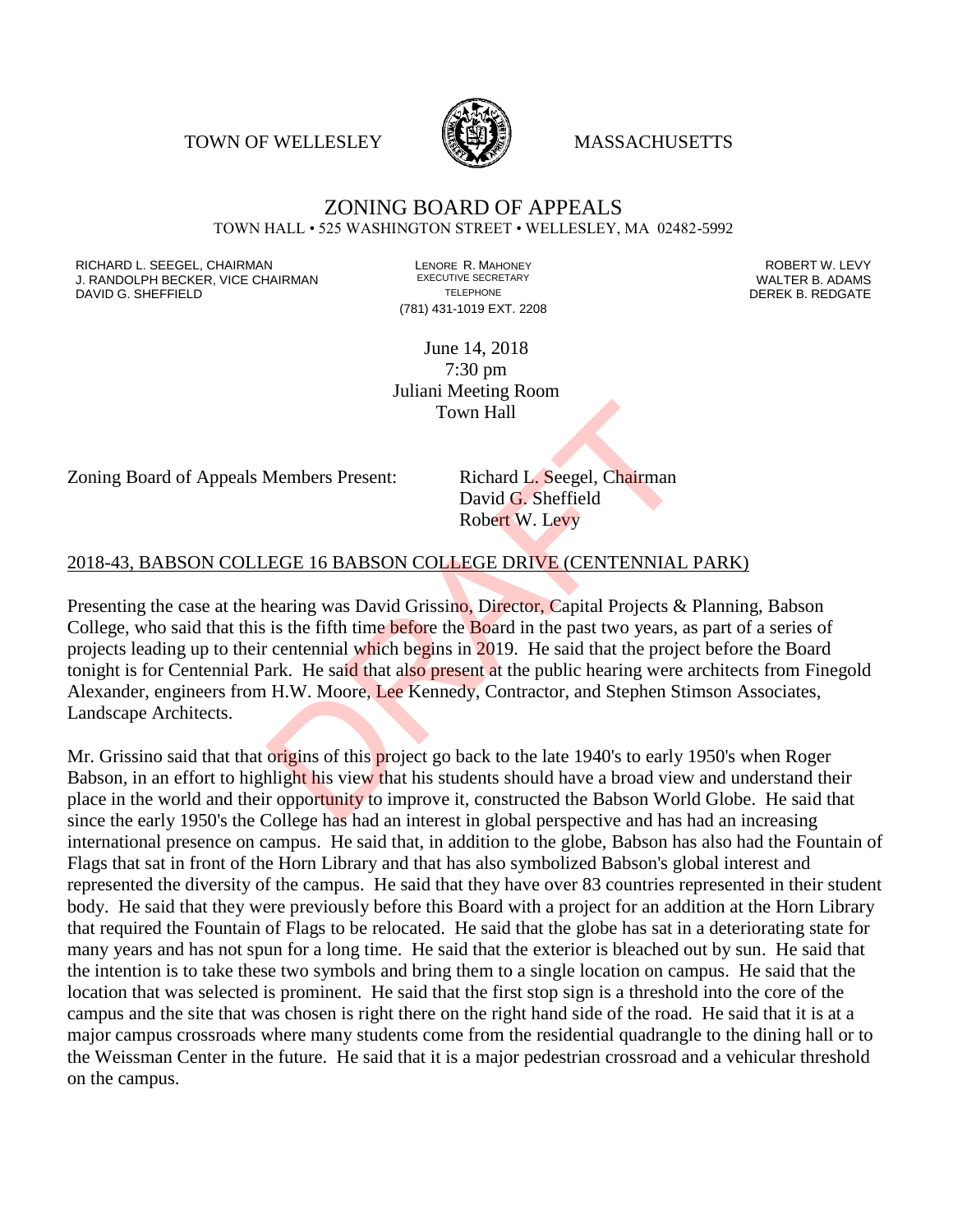Mr. Grissino said that they began disassembling the globe in March. He said that they lifted the 25 ton sphere off of its base and it is now sitting in the Trim Parking Lot where it is awaiting restoration. He said that they are about to remove the rest of the components in an underground bunker that houses all of the mechanics that make the globe spin and will refurbish them. He said that after it is refurbished, the globe will be moved to the center of the park where there will be space around it for gathering and activities. He said that there will be three large landscape berms, some historic markers that line a walkway, and a bronze statue of Roger Babson. He said that the existing Fountain of Flags has only 16 flagpoles, so they are rotating the flags every few weeks so that everyone can see their flag flying. He said that in the new design, every flag for a country that is represented will have its own flagpole. He said that there will be 100 flagpoles. He said that some of the flagpoles will be used to celebrate other things such as diversity and other groups on campus that have their own flags.

Mr. Grissino said that it is a complex process to move the globe. He said that it takes a very large crane because of the weight. He said that they will need to do tree clearing and site prep. He said that they will take down 35 existing trees on site but the end plan will replace them with 41 new trees that are a mix of taller trees and understory trees to compliment the new layout.

Mr. Grissino said that there will be very little utility infrastructure. He said that the only construction will be to rebuild the concrete bunker that houses the mechanics that make the globe spin and some electrical service to power the globe. He said that there will be a sump pump in the mechanical space.

Mr. Grissino said that they will have a drainage system. He said that the underground detention system was intended to improve the surface runoff.

Mr. Grissino said that there is a lot of ongoing construction on campus. He said that the hope is to begin construction on this project in the fall so that they can have the concrete bunker completed before the weather turns so that they can put all of the mechanics back in and move the globe back in the winter so that the surface can be restored. He said that the Weissman Center will be complete by that time and most of the heavy trucking will be complete for the Horn Library. He said that all of the trucking routes that have been used for all of their other projects will be continued because they have been successful. He said that trucks will come in from Route 128 and follow Cedar and Hunnewell Streets to the campus main gate. He said that they do not use the west gate for any construction activity except when absolutely necessary. s on site but the end plan will replace them with 41 new trees to compliment the new layout.<br>
Le will be very little utility infrastructure. He said that the<br>
ker that houses the mechanics that make the globe spin a<br>
d tha

Mr. Grissino said that they will have to excavate a hole for the concrete bunker, level the plaza and create berms. He said that the site will need about 700 cubic yards of fill to be imported. He said that any cut will remain on the site but they will need a little bit more brought in. He said that they can use fill from other projects on the campus.

Mr. Grissino said that they met with various boards and the Department of Public Works (DPW). He said that they had several meetings with the Design Review Board (DRB) and received final approval from them last night, subject to a couple of issues to follow up on concerning lighting design for lighting of the globe and the flagpoles. He said that they would like to have the globe serve as a landmark and beacon on campus. He said that at the top of every fourth or sixth light pole, there will be a fixture at the top that will light the flagpoles in the immediate area. He said that there will be a special fixture in the landscape berms that sit around the globe to wash it with an even glow. He said that DRB was interested in Babson following up with final details and put some parameters on the scale of the fixtures.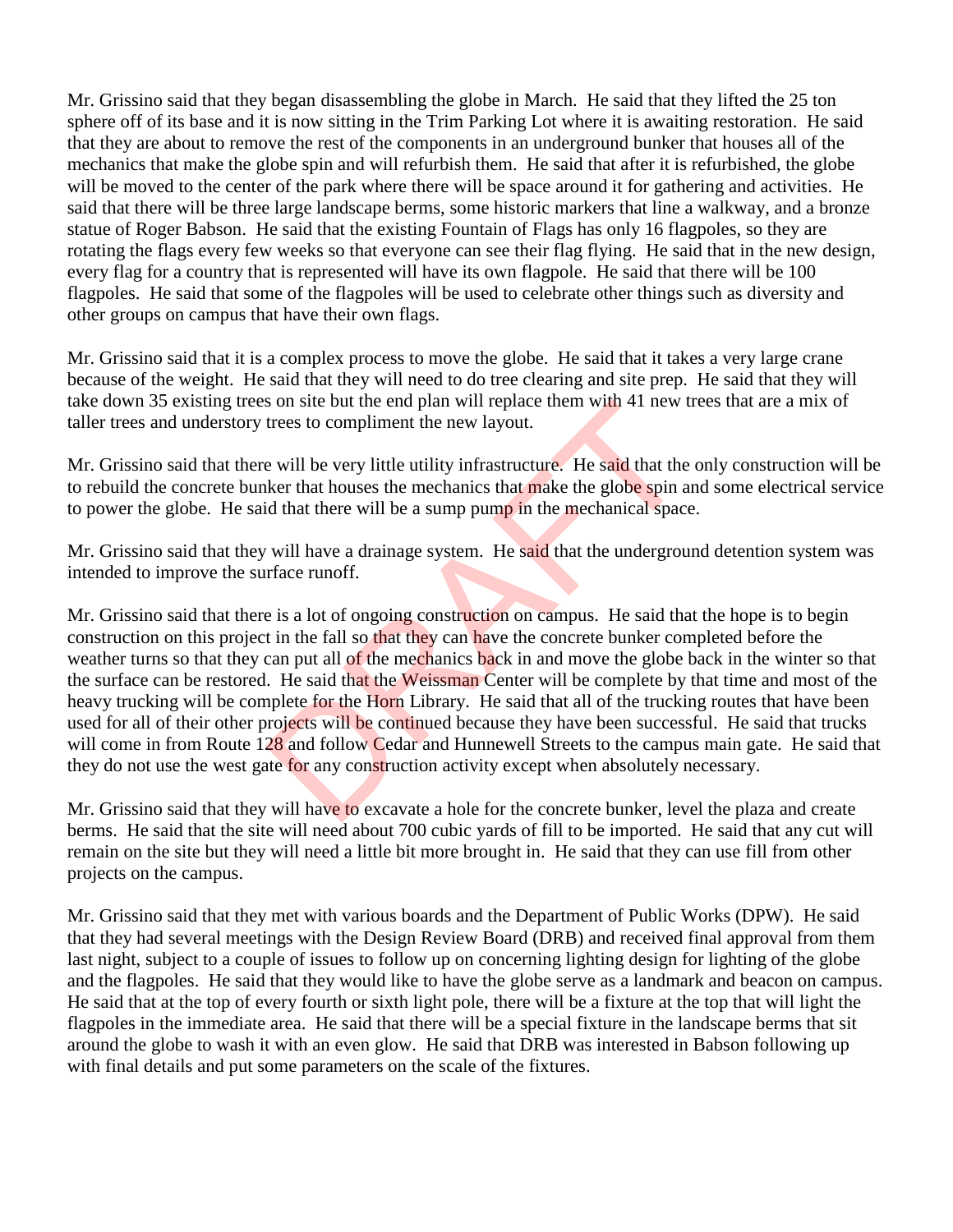Mr. Grissino said that DRB was interested in learning more about the brick coursing. He said that the area around the globe and the plaza is a combination of granite and brick. He said that DRB was interested to know how the two systems will work together and how the patterns will lay out. He said that it is a complicated geometry that DRB was interested in knowing more about.

Mr. Grissino said that they met with DPW on many occasions. He said that DPW granted approval with some minor conditions. He said that DPW would like to understand more about where the globe has been since 1952. He said that Babson is currently in the process of removing the carriage and the access that the globe has been sitting on so that those components can be refurbished. He said that the plan is to demolish the existing concrete bunker and have it removed, fill the hole, cover, seed, and sod it so that it is a blank canvas. He said that Babson is in the process of coming up with a vision for that space. He said that they have an opportunity to create some purposely designed open space. He said that they do not know what the final landscape design will be where the globe has been next to Coleman Hall but they can follow up once they have those details. He said that they hope to demolish the bunker and have it covered before the students arrive in the fall.

Mr. Grissino said that DPW asked for a bar scale on the plans.

Mr. Grissino said that they would like to begin site preparation in the fall so that they can construct the bunker, reinstall the refurbished components of the globe and move the globe over the winter. He said that they will then finalize restoration of the globe and finish the landscaping in the spring, with the hope of having the globe operational for the centennial celebration at commencement in 2019. He said that it will coincide with the dedication of the library addition.

Mr. Levy asked if there are any hydraulics, oils or hazardous wastes involved when they remove the mechanics. Mr. Grissino said that it is primarily electrical. He said that there was a chain drive that was part of the mechanics that made the globe work that has not worked in 20 years. He said that they do not anticipate anything significant in terms of removal other than grease for the bearings. He said that it was primarily electrically driven. He said that they brought in specialists to help with dis- and re-assembly. He said that because the scale of the globe and the mechanics is so large, the closest comparison they could find for the engineers was moveable bridges. He said that they do not anticipate any significant environmental issues with disassembly. W asked for a bar scale on the plans.<br>
would like to begin site preparation in the fall so that the<br>
shed components of the globe and move the globe over<br>
pration of the globe and finish the landscaping in the sprit<br>
all f

Mr. Sheffield said that the tops of the walls are not horizontal. He asked if they have a slope to them. Mr. Grissino said that there will be monolithic granite slabs in the berms that create the benches are they are level. He said that the concept for this park is a little different. He said that in the winter when it is empty, they did not want it to feel as empty as it might. He said that that the monolithic granite benches become a sculptural element and the landscape will have a monolithic granite base for the Roger Babson statue and historic markers along the major pathway that cuts across the site. Mr. Sheffield confirmed that the benches can be used for seating. Mr. Grissino said that they will be tiered as well. He submitted renderings that had been submitted to the DRB. Mr. Sheffield said that Detail #3 on Plan L 801 lower left is for a retaining wall. He there is a note that says, "razor edge" on the wall. Mr. Grissino said that there will be retaining walls as you go to the backside of the berms. He said that there is some need for retention. He said that those walls are not for sitting. Mr. Sheffield said that he was concerned about skateboarders using them. Mr. Grissino said that the area around these walls is landscaped on both sides. He said that it was all about getting the landscape to work. He said that the retaining walls will be concrete.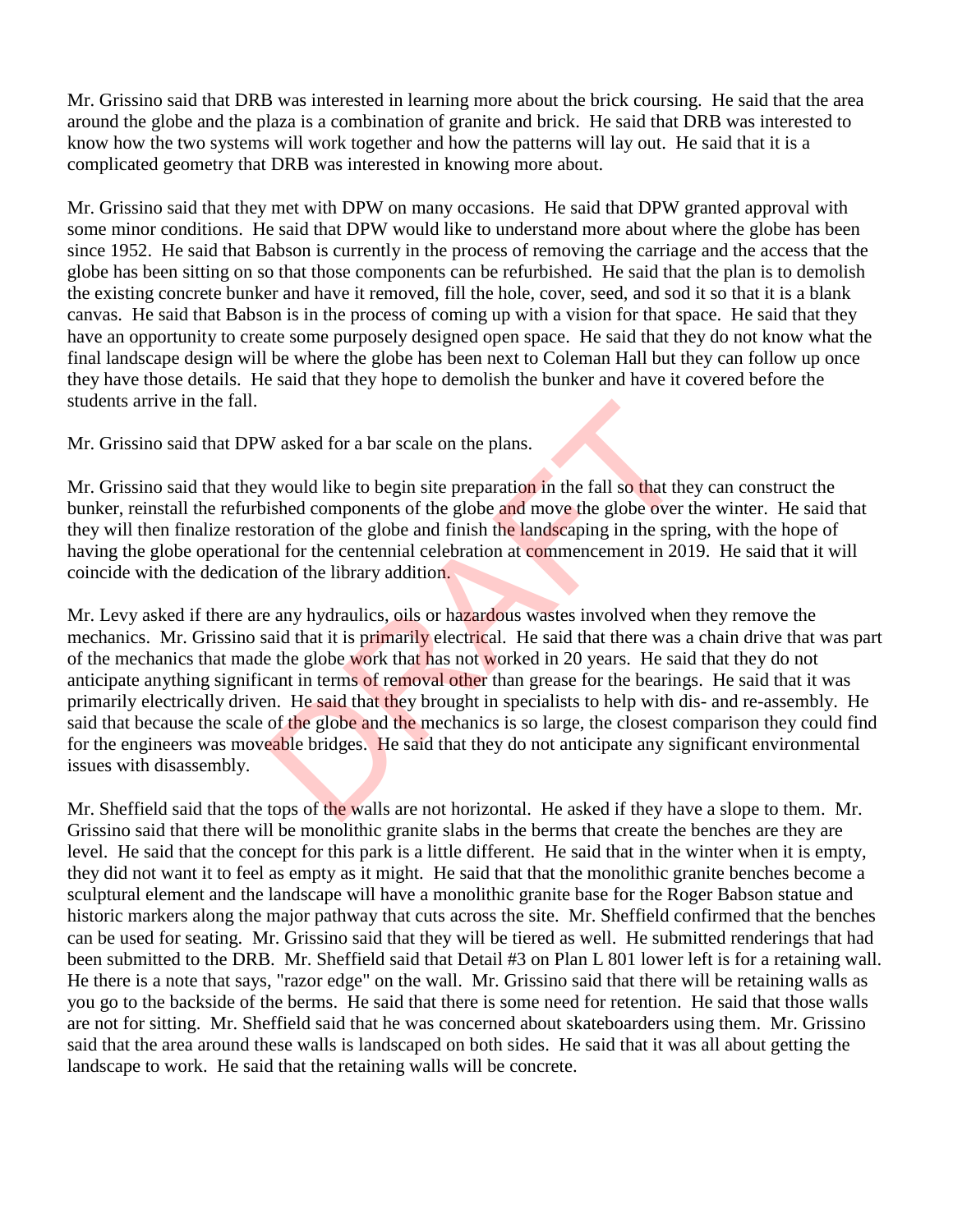Mr. Levy asked about tree removal. He asked if this project will be subject to the Tree Bylaw. Mr. Grissino said that this project will not cross any of the thresholds in the Tree Bylaw. He said that the Building Inspector has determined that the campus is the lot. He said that there will be no construction for occupation, just the underground mechanics. He said that as Babson exits the phase of expansion, they are being mindful of the next phase, which is creating landscapes around the buildings that can fill in over time. He said that they will try to put back as many trees as possible around the campus. Mr. Sheffield said that often a campus like Babson becomes an arboretum.

Mr. Seegel said that a Norway Spruce was listed in the list of trees. Adrian Flores, Landscape Architect, said that there is one regular species spruce. He said that there are no Norway Spruces in the specs.

Mr. Levy asked about signage. Mr. Grissino said that there will be ten historic markers in the park along the walkway that is the major connection between the freshmen /sophomore quadrangle to the dining hall. He said that the markers will celebrate the first 100 years of the college. He said that bronze plaques that sit on granite bases will occur at regular intervals across the park. He said that there will be some interpretive signage about the college's history. He said that there will likely be a plaque at the base of the Roger Babson statue as well as something at the globe to mark its history. He said that there was interpretive signage at the old site but they do not anticipate putting all of that back. He said that they are trying to figure out how they can best convey the history of the globe. He said that they may choose to do that along the historic walk. He said that there will not be a sign that says, "Centennial Park" with the address because there will not be any occupied space that the Fire Department needs to find.

Mr. Seegel said that the project is subject to a special permit for a major construction project in a Water Supply Protection District (WSPD). He asked how the requirements will be addressed.

Jim White, H.W. Moore Associates, said that they designed the stormwater system in accordance with State and Town regulations. He said that the system will mediate all peak runoff. He said that stormwater will infiltrate at the rate and quantity that is required. He said that the system will have a stormwater treatment device that will remove more than 80 percent of Total Suspended Solids (TSS). He said that runoff will then go to a detention system that is designed to capture and infiltrate the required volume of water. He said that infiltration system will also clean the water further so that there will be 90 percent TSS removal, which far exceeds the requirements. He said that the system has been reviewed by the Town's Engineer Department and found it to be acceptable. regular intervals across the park. He said that there will<br>history. He said that there will likely be a plaque at the<br>g at the globe to mark its history. He said that there was i<br>cicipate putting all of that back. He said

Mr. Grissino distributed a plan for the Lighting Approach – Flags and Globe (Sides). He said that it is essentially a light pole that at the top of every fourth to sixth pole will have a cylinder of light that will just light the immediate flags around it, instead of having a light on each and every flag. He said that the idea was to have very selective points to illuminate flags in the immediate area around the light source. He said that the regulations for lighting flags at night does not talk about any level of brightness but that they be visible. He said that they will also use the pole fixtures around the globe. He said that they need to get the light source about 18 feet off the ground to hit the equator of the globe for an even wash of light. He said that there will be a light ring under the globe that will shine up. He said that light will be smaller than the circumference of the globe and will be dark sky compliant. He said that they will likely be LED. Mr. Sheffield asked if the fixtures will dimmable. He said that there could be issues with direct glare. Mr. Grissino said that the DRB wants to see the final size. He said that the intent is that the lighting be unobtrusive in the landscape. Mr. Sheffield said that it is another structural device in terms of pattern. He said that the lighting could be directional or way finding. Mr. Grissino said that they want the lighting to blend in with the landscape. He said that the fixture at the top of the pole will be a custom fixture that will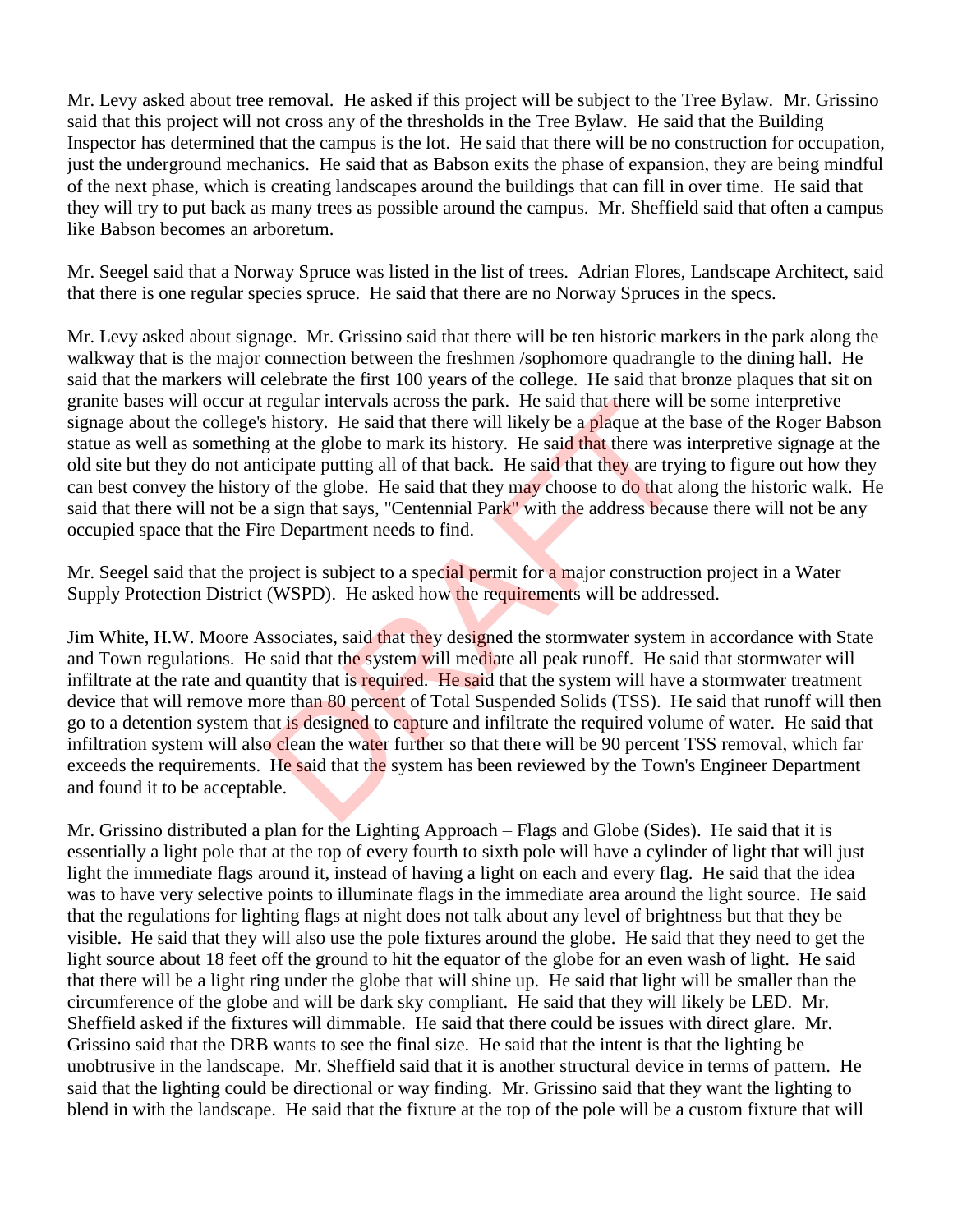not exceed 18 inches. He said that there will be a couple of lights that will illuminate the Roger Babson statue and they will be full shielded down lights. Mr. Sheffield said that the lighted portion of the poles for the globe will be about six feet.

Mr. Levy asked about rotation of the globe. Mr. Grissino said that they are looking at technology where they can vary the speed. He said that there may be times when they will want the globe's spin to be more obvious. He said that it will be a variable speed motor. He said that the mechanics are complicated but the technology to spin it is not. Mr. Sheffield asked if the globe will be topographical or show national boundaries. Mr. Grissino said that the globe originally showed national boundaries. He said that it was an educational tool that was never designed to be outside. He said that there was supposed to be a pavilion built around it. He said that the original globe had porcelain tiles that deteriorated. He said that when the globe was restored in the 1990's, vinyl was put on. He said that they are now having a campus conversation about which direction to go in. He said that they found a company that will hand paint the globe. He said that they will be able to easily repair it or make changes. He said that the vinyl is not able to be changed. He said that there will be a maintenance program to keep it looking good.

Mr. Levy said that there does not appear to be issues with construction mitigation with a lot of workers and vehicles over a period of time. Mr. Grissino said that the biggest issue will be the site work when they have to dig the hole for the globe and create the berms. He said that a of the globe restoration work will be done by small crews and some of it will be done off site. Mr. Sheffield confirmed that Babson will be using its standard Construction Management Plan (CMP). Mr. Grissino said that they will be using the same team as the Horn Library and they know the rules and how to work. eep it looking good.<br>
Des not appear to be issues with construction mitigation with the me. Mr. Grissino said that the biggest issue will be the se and create the berms. He said that a of the globe restor of it will be don

Mr. Seegel asked if there is a Photometric Plan. Mr. Grissino said that there is no plan. He said that they will work with the lighting company so that there are no impacts. He said that he had a conversation about the lighting with David Walsh, who is a neighbor, and assured him that the globe will not be visible from off campus.

The Board discussed applying standard Site Plan Approval (SPA) conditions, as well as incorporation of the CMP and the DRB condition that the fixture at the top of the flag pole light be no greater than 18 inches.

Mr. Levy moved and Mr. Sheffield seconded the motion to grant Site Plan Approval, such to conditions, as discussed. The Board voted unanimously to grant Site Plan Approval.

Mr. Sheffield moved and Mr. Levy seconded the motion to grant approval of a special permit for a major construction project in a Water Supply Protection District. The Board voted unanimously to grant a special permit.

## ZBA 2017-85, BABSON COLLEGE, 9 MAP HILL DRIVE (WEISSMAN CENTER)

David Grissino, Director, Capital Projects & Planning, Babson College, said that Babson will be coming before the Board to make a determination that proposed changes to the landscaping at the Weissman Center are a minor modification to the Site Plan Approval that do not require a public hearing.

Mr. Grissino said that there has been a change to the landscape plans. He said that when the Site Plan Approval came before the Board, Babson did not have a landscape architect for this project. He said that Babson is now working with landscape architects on multiple projects to make the campus more consistent and unified. He said that a series of changes will result in a much richer blending of planting for seasonal